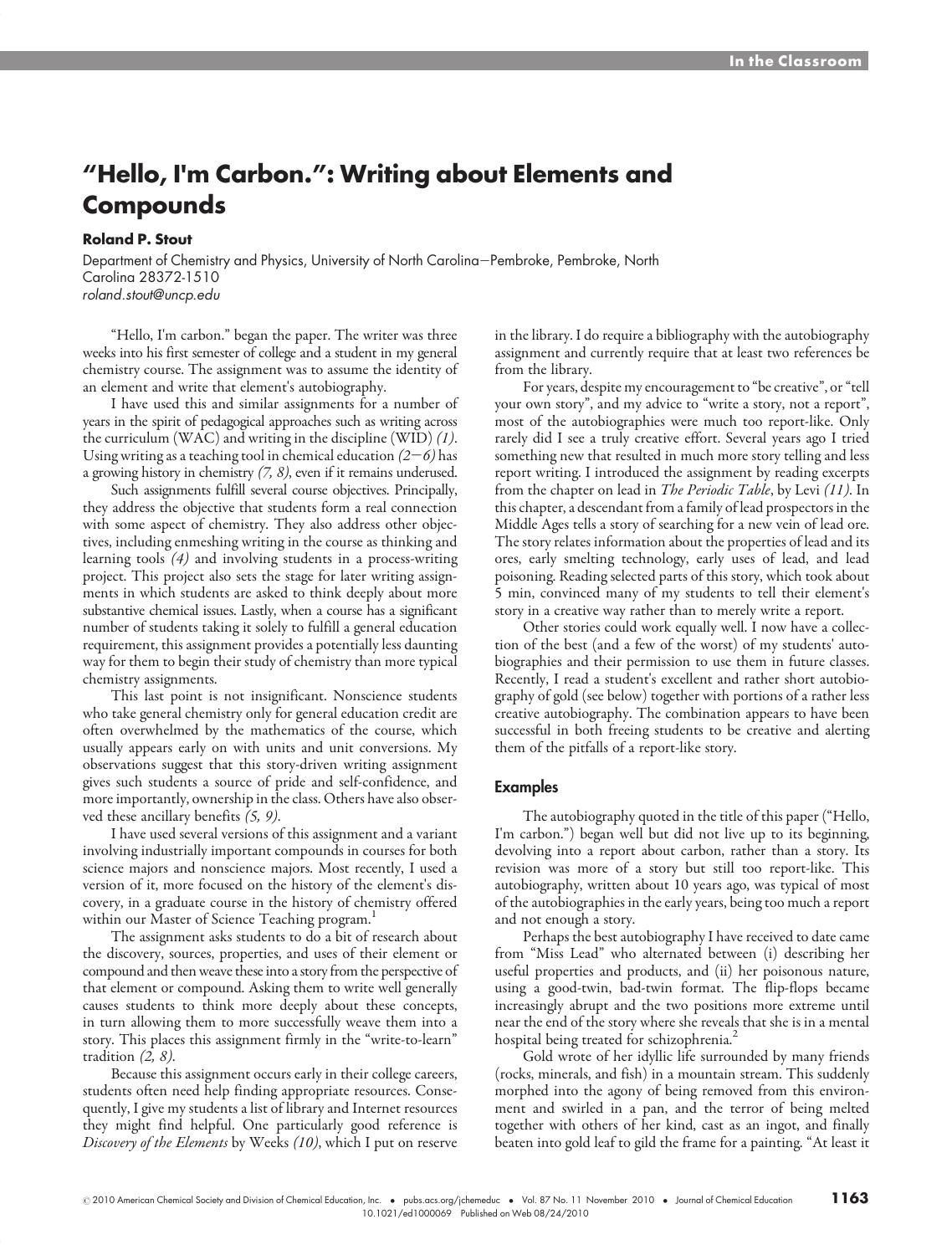| <b>Rubric Dimension</b> | <b>Positive Characteristics</b>                | Negative Characteristics                         |  |  |  |
|-------------------------|------------------------------------------------|--------------------------------------------------|--|--|--|
| <b>Story Quality</b>    | Engaging story of an element                   | "Report" about an element                        |  |  |  |
|                         | Strong narrative                               | Disjointed narrative                             |  |  |  |
|                         | Factual information woven into the story line  | Factual information detracts from the story line |  |  |  |
|                         | Long enough to tell a good story <sup>a</sup>  | Too short or too long <sup>b</sup>               |  |  |  |
| <b>Writing Quality</b>  | Precise use of language and sentence structure | Sloppy language and/or sentence structure        |  |  |  |
|                         | Good use of college-level vocabulary           | Poor, simplistic or inappropriate word choices   |  |  |  |
|                         | Good transitions between sections              | Weak or missing transitions                      |  |  |  |
| Science Content         | Significant science woven into the story       | Little or no science in the story                |  |  |  |

| Table 1. Traits of Good and Poor Elemental Autobiographies Used To Evaluate the Assignment |  |  |  |  |
|--------------------------------------------------------------------------------------------|--|--|--|--|
|                                                                                            |  |  |  |  |

<sup>a</sup> Experience suggests that good stories are generally between 1000 and 2000 words. <sup>b</sup> Stories with 500 or fewer words are generally overly simplistic, while stories longer than ∼4000 words are usually wordy and padded with unnecessary information.

was a Rembrandt", she says. This outstanding student-writer vividly related the emotions of the story.

Iodine-123 "spoke"rapidly, trying to get a lot of information in very quickly because, "as likely as not I will be gone in 13 h". (The half-life of <sup>123</sup>I is 13.27 h.) This story began with wellcrafted language but gradually changed to shorter and choppier sentences and finally ended midsentence, concluding with the words "I am Xenon".

The autobiographies of lead, gold, and iodine-123 are particularly impressive, yet I receive similarly strong stories from most of my students if I read excerpts from excellent stories to my class. When my students finally believe that I want a story, and free themselves to write one, they produce quite imaginative results. The key seems to be sharing a good example of what I have in mind.

# Assignment Grading and Other Mechanics

When chemists begin discussing the use of writing in their courses, questions about grading often arise (8). Many chemists feel underprepared to teach or grade student writing, and I place myself in this same position. The good news is that we can usually recognize good and bad writing and, with appropriate guidelines, can effectively distinguish different levels of writing skills and story quality. I am still unable to teach my students how to write better, but I do make extensive use of the writing laboratory<sup>3</sup> on our campus to do this for me.

This process-writing assignment typically takes half a semester. Students begin in the second week by selecting their element. An expanded outline with a preliminary bibliography, which is reviewed by the instructor, is due three weeks later. An initial draft is due a week after the outlines are returned. This draft is peer-reviewed.<sup>4</sup> The final story, revised based on the peer reviews, is due at midterm.

This assignment is the most extensive of several writing assignments I use in general chemistry. The other writing assignments deal explicitly with course material, often asking students to think deeply and write about more conceptual material (4). I find that students, having seen that I expect good writing on the autobiography assignment, spend more care with the remaining writing in the course.

The autobiography assignment is worth 15% of the course grade with points distributed throughout the process. When I first began using this assignment, it was worth  $8-10\%$  of the entire course grade and a small number of students choose to ignore the assignment. After increasing the assignment to 15% of the course grade,<sup>5</sup> very few students have ignored it.

A grading rubric of the three most critical dimensions of the assignment is used to evaluate the assignment:

- 1. Being a story versus a report
- 2. Science content of the story
- 3. Writing quality of the story

Table 1 provides a list of the traits evaluated by the rubric arranged by the grade axis to which they belong. The traits for each axis are combined in both the descriptive and grading rubrics, then broken down into different performance levels. Complete descriptive and grading rubrics, as well as the written assignment, are available as supporting information.

The writing process includes a peer review using the same grading rubric that I use. I also review the paper. If these reviews identify poor writing mechanics or word choices, the studentauthor is required to consult the writing laboratory on campus. I am notified when the referred student visits the laboratory and the final draft is not accepted until I have been notified. I find that students who have used the writing laboratory almost universally improve their stories. I am unable to provide my students the same high-quality writing guidance.

Over the years, I have had a few students who refused to do this assignment. The most typical reason was that they did not think it taught them any chemistry, a complaint others have also heard (12). However, every year I use this assignment I find myself able to refer to at least 20 stories for each element covered in class. That I can use those stories to illustrate concepts in class suggests that this assignment really does teach chemistry, just in a different way.

I have used this assignment in general chemistry classes with  $20-60$  students. With  $20-40$  students, I find that the time I must spend evaluating portions of the assignments is manageable; with 60 students, it was a burden. I do not feel that this assignment, as I use it, is realistic in truly large classes. It may be feasible if graduate students, and hopefully some in the English Department, could handle the grading.

# Feedback

Some years ago I taught at Morningside College, a small, private, liberal arts college, whose English Department ran a program called Wednesday is Writing Day in which students from courses all over campus share their writing over lunch. One year several of my students shared their elemental autobiographies in this program, drawing considerable interest from both English and Education faculty and an invitation to return in future years.